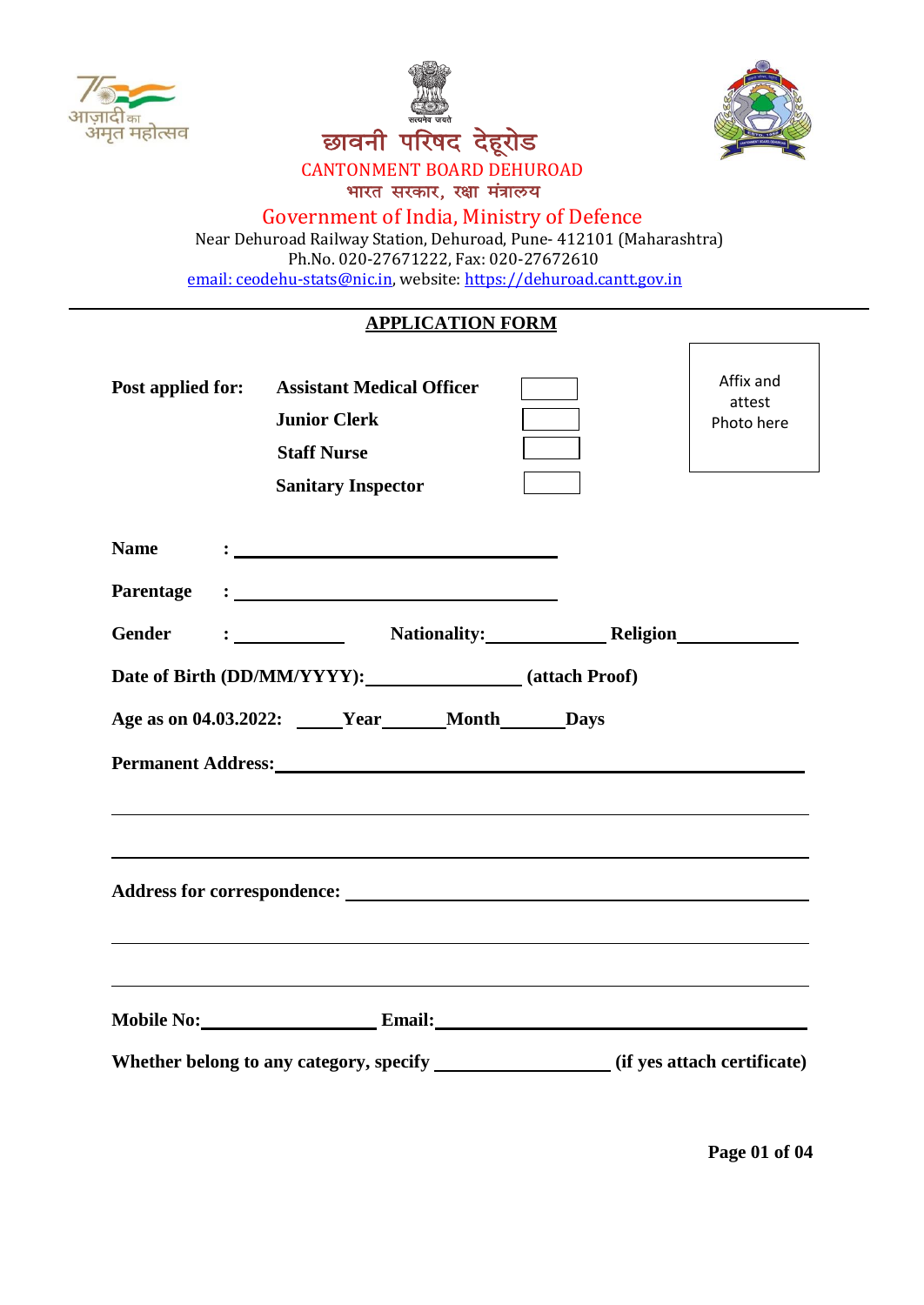# **Education /Professional Qualification from Matriculation**

| <b>Examination</b> | Year of | <b>Board/University</b> | Subject | Percentage/CGPA |
|--------------------|---------|-------------------------|---------|-----------------|
|                    | Passing |                         |         |                 |
|                    |         |                         |         |                 |
| $10^{\text{th}}$   |         |                         |         |                 |
|                    |         |                         |         |                 |
|                    |         |                         |         |                 |
| $12^{th}$          |         |                         |         |                 |
|                    |         |                         |         |                 |
|                    |         |                         |         |                 |
|                    |         |                         |         |                 |
| <b>Graduation</b>  |         |                         |         |                 |
|                    |         |                         |         |                 |
|                    |         |                         |         |                 |
| <b>Any Other</b>   |         |                         |         |                 |
|                    |         |                         |         |                 |
|                    |         |                         |         |                 |
|                    |         |                         |         |                 |
|                    |         |                         |         |                 |
|                    |         |                         |         |                 |
|                    |         |                         |         |                 |
|                    |         |                         |         |                 |

### **Details of previous experience, if any:-**

## **Other Details:-**

| Sr.No.        | <b>Details</b>                                        | <b>Options</b> | <b>Filled by the</b>         |
|---------------|-------------------------------------------------------|----------------|------------------------------|
|               |                                                       |                | <b>Candidate with Yes or</b> |
|               |                                                       |                | N <sub>0</sub>               |
| A             | Whether any prosecution is pending in any Court       | YES/NO         |                              |
|               | of Law against you?                                   |                |                              |
| B             | Whether any disciplinary action has been initiated by | YES/NO         |                              |
|               | Government/Semi-Government Organisations against      |                |                              |
|               | you?                                                  |                |                              |
| $\mathcal{C}$ | Whether disciplinary or any other similar action is   | YES/NO         |                              |
|               | initiated by Bar Council or Medical Council or        |                |                              |
|               | Association or other Professional/Vocational          |                |                              |
|               | Institution?                                          |                |                              |
| D             | Was any Court Case filed against you?                 | YES/NO         |                              |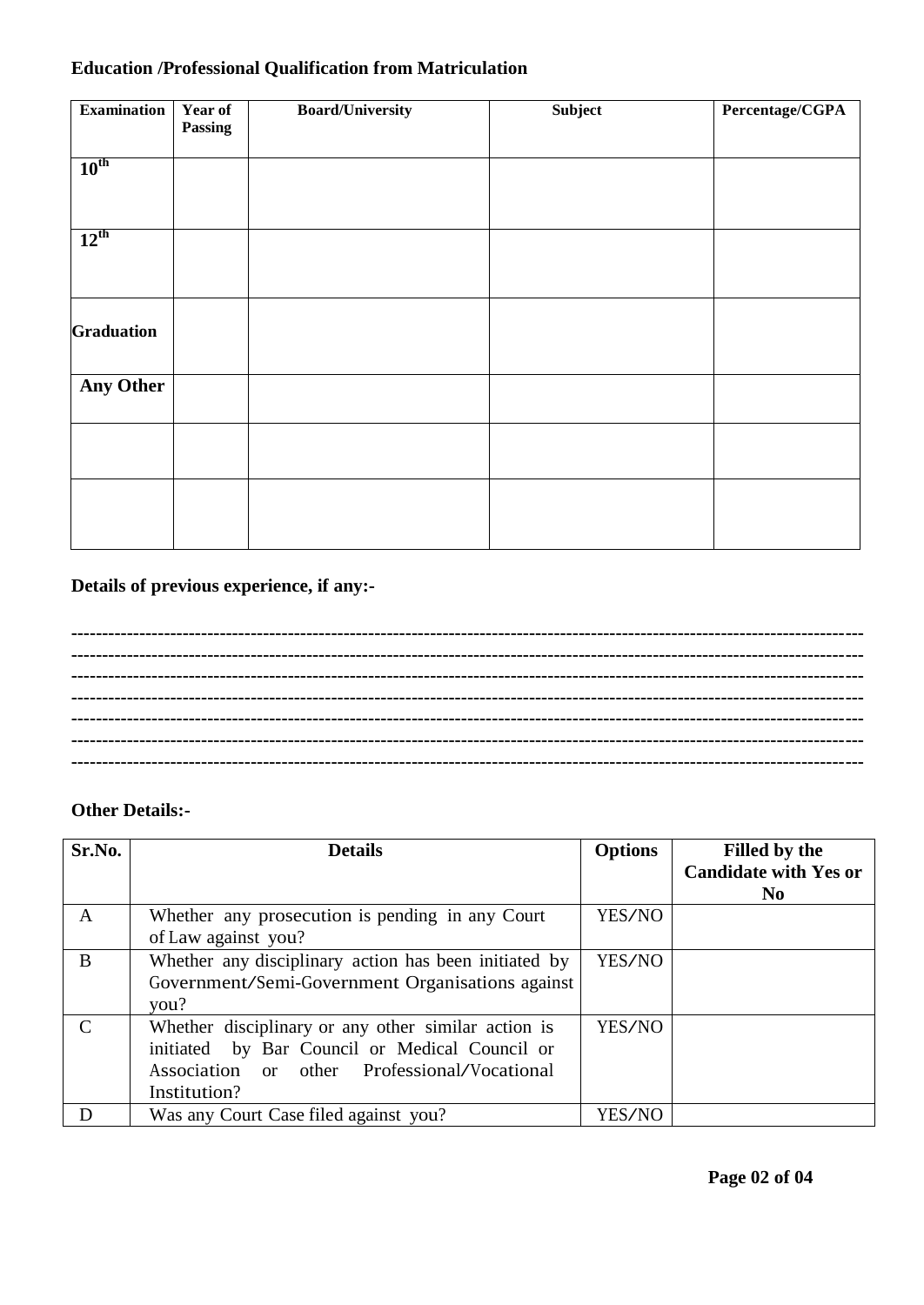#### **Attached Documents details:-**

| Sr. No.        | <b>Details Of Certificates</b>                                                                      | <b>Attached by Applicant - Please write which</b><br><b>Certificate or Certificate Number attached</b> |
|----------------|-----------------------------------------------------------------------------------------------------|--------------------------------------------------------------------------------------------------------|
|                |                                                                                                     | against required Document.<br>(Write NA if not Applicable)                                             |
| $\mathbf{1}$   | Certificate of date of birth.                                                                       |                                                                                                        |
| $\overline{2}$ | Caste Certificate/ Non Creamy layer<br>Certificate (In case of post for specific<br>category).      |                                                                                                        |
| 3              | Certificate regarding Ex -<br>serviceman or PwBD.                                                   |                                                                                                        |
| 3              | Matriculation/10 <sup>th</sup>                                                                      |                                                                                                        |
| $\overline{4}$ | HSC/12 <sup>th</sup>                                                                                |                                                                                                        |
| 5              | Certificates of Graduation                                                                          |                                                                                                        |
| 6              | Two self-Addressed Envelope. (Yes/No)                                                               |                                                                                                        |
| $\overline{7}$ | Two latest coloured passport size<br>Photographs. (Yes/No)                                          |                                                                                                        |
| 8.             | Identity card.<br>(Passport / Aadhaar card/ Driving<br>License/Election Commission ID               |                                                                                                        |
|                | Card/ CGHS/ECHS Card/Income<br>Tax PAN Card/ any other Govt. ID<br>card).                           | Id Card No:                                                                                            |
| 9              | Application fee:-<br>"Rs. 300 Demand Draft in favor of Chief<br>Executive Officer, Cantonment Board |                                                                                                        |
|                | Dehuroad Payable at State Bank of<br>India, Dehuroad" Details.                                      |                                                                                                        |
|                |                                                                                                     |                                                                                                        |

(Candidate is requested to attach self-attested copy of above document along with application form before submission at office.)